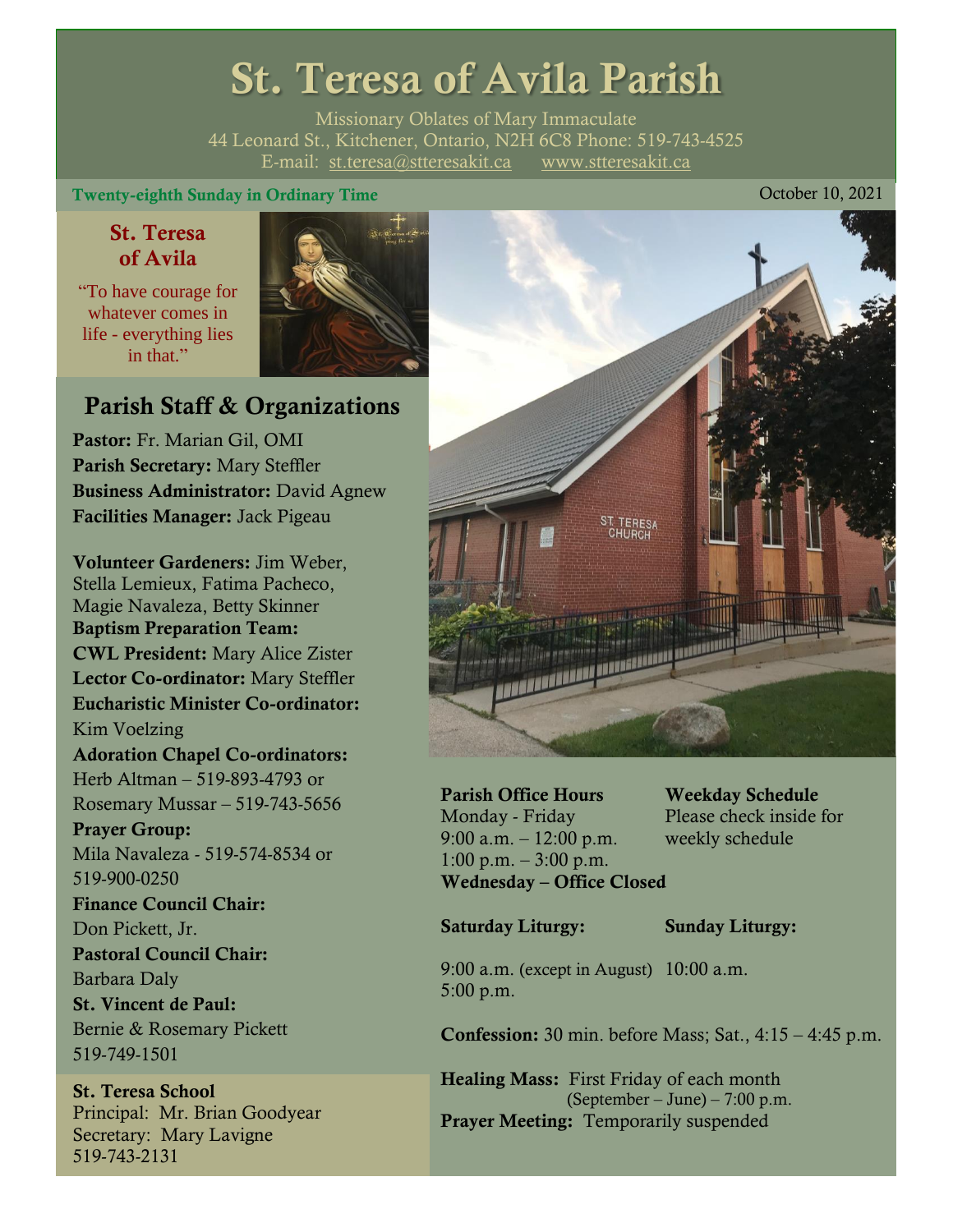#### **28 th Sunday in Ordinary Time**

In today's Gospel (Mk 10:17-30), an unnamed man approaches Jesus and inquires about what he must do to inherit eternal life. Jesus replies that one must follow the commandments of the Law of Moses. The man acknowledges that he has observed all of these since his childhood. Jesus then says that only one thing is lacking: he must give his possessions to the poor and follow Jesus. The man leaves in sadness, and Mark tells us that this is because he had many possessions.

# What Shall I Do To Inherit **Eternal Life?**

Jesus makes two requirements of the wealthy man who approaches Him. **First, he must give up his possessions.** The second requirement Jesus makes of this man is the invitation that Jesus extends to all would be disciples: **"follow me."** Today's Gospel might make us uncomfortable about our possessions. This discomfort offers us an opportunity to consider our possessions and our family's commitment to the poor. Material possessions are a necessity in our culture. Our use of these possessions and our attitude about their importance is our choice, however. It is a choice we can make with the awareness that our faith in Jesus commits us to show our care for the poor.

**Thanksgiving Day** is a perfect occasion to share the love and companionship of family and friends at the Thanksgiving table. You are invited to say this thanksgiving prayer with your entire family as you have your meal:

#### O Heavenly Father:

We thank You for food and remember the hungry. We thank You for health and remember the sick. We thank You for friends and remember the friendless. We thank You for freedom and remember the enslaved. May these remembrances stir us to service. That Your gifts to us may be used for others. Amen.

May the best things in life be yours, not only this Thanksgiving but throughout the years**. Happy Thanksgiving wishes to All of you!**

**"Whoever has God lacks nothing…"**

St. Teresa of Avila

#### Diocese of Hamilton Prayer Calendar 2021

October 11 – Rev. Peter Nwachukwu, O.C.D. October 12 – Rev. Gabriel Morais Catarino October 13 – Chaplains October 14 – Rev. Bradley Markus October 15 – Very Rev. David Wynen October 16 – Rev. Msgr. Edward D. Sheridan October 17 – Twenty-ninth Sunday in Ordinary Time

#### **Vocations**

#### **Twenty-eighth Sunday in Ordinary Time October 10, 2021**

If we really believe in something, it does not seem to be a sacrifice to give up everything else to pursue that new dream. Jesus asks the same as any great leader...total dedication; but He promises rewards no one else can promise. "You will have treasure in Heaven, then come, follow Me." Come, follow the call of Christ as a priest, sister, brother or deacon. If you think God is calling you to one of these, call Most Reverend Wayne Lobsinger, VG, EV, Auxiliary Bishop & Vocations Director, Diocese of Hamilton at:

(905) 528-7988 x2222

[vocations@hamiltondiocese.com](mailto:vocations@hamiltondiocese.com)  <https://hamiltondiocese.com/vocations/>

# *Serra Prayer for Vocations*

O God, Who wills not the death of a sinner, but rather that he be converted and live, grant we beseech You, through the intercession of the Blessed Mary ever Virginh her spouse, Saint Junipero Serra, and all the saints, an increase of labourers for Your Church, fellow labourers with Christ to spend and consume themselves for souls, through the same Jesus Christ, Your Son, Who lives and reigns with You in the unity of the Holy Spirit, One God forever and ever.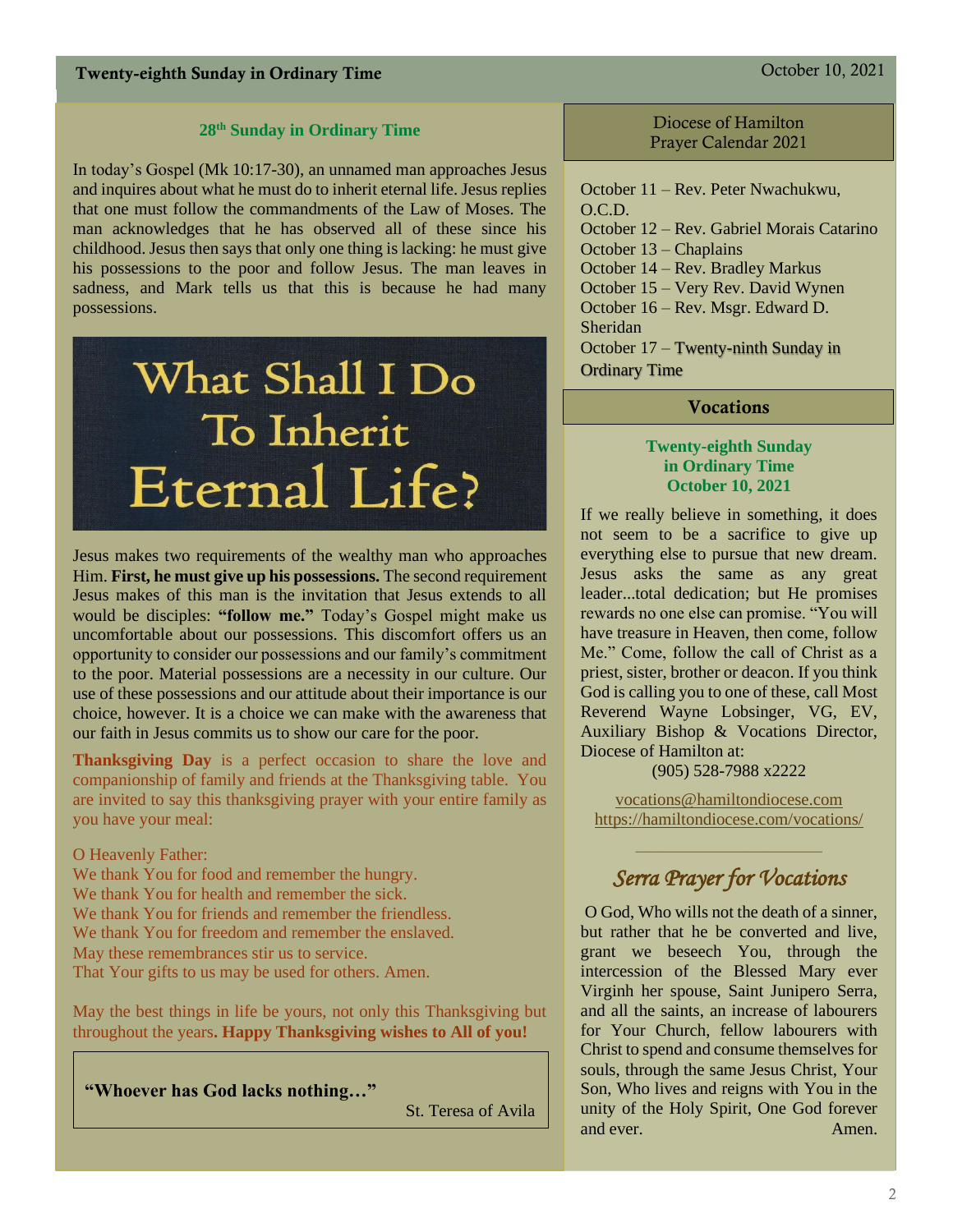#### Twenty-eighth Sunday in Ordinary Time Contract Contract Contract Contract Contract Contract Contract Contract Contract Contract Contract Contract Contract Contract Contract Contract Contract Contract Contract Contract Cont

# Adoration Chapel



The Divine Mercy Chapel is now open for Adoration of the Most Blessed Sacrament, Monday to Friday,

9 a.m. to 8 p.m. Please see the Chapel Guidelines as you enter the chapel. We are in current need of an Adorer for Fridays from

5:00 p.m. - 6:00 p.m. To sign up, please call the parish office - 519-743-4525.

**Mass Intentions for 2021** – The offering of Mass for the deceased, the sick, a personal intention, in thanksgiving, a special intention such as an anniversary, birthday, etc. is an act of deep faith and a most excellent way of remembering a loved one. Please call the parish office if you would like to request a Mass.

Parish Office – *Important Up-dated Information*  Our Parish Office is open Mon., Tues., Thurs. and Fri. from 9 a.m. – 3 p.m. As parish offices reopen, protocols have been established by the Diocese of Hamilton to do this safely. At this time, admittance to the parish office is by appointment only and you are required to wear a mask. Please call or email the parish office at 519-743-4525 or [st.teresa@stteresakit.ca](mailto:st.teresa@stteresakit.ca) to make an appointment, if you need any assistance.

Pastoral Care of the Sick – If a loved one or family member is seriously sick, please do not hesitate to contact the parish office early, so that the sick person is able to make a good Confession and receive the sacraments while he/she is fully aware. Thank you for your assistance in ensuring we provide good pastoral care to your family and loved ones.

Parish Records – We would be most grateful if you could notify the office of any changes you have experienced, most especially any changes to your address, phone number and email. Thank you for your assistance in this matter.

#### **Mass Intentions October 11, 2021 – October 17, 2021**

Tuesday, October 12, 2021 – **7:00 p.m**. *+* **Alexandrina & Josē Couto –** *Fatima*

Wednesday, October 13, 2021 – **8:30 a.m. + Larry Wismer –** *Joan Wismer*

Thursday, October 14, 2021 – **8:30 a.m. +Tadeusz Lis –** *Grace Gajkowski*

Friday, October 15, 2021 – **8:30 a.m.**  *Memorial of Saint Teresa of Jesus, Virgin and Doctor of the Church* 

**Intentions of Father Marian Gil & Parishioners of St. Teresa of Avila Parish**

Saturday, October 16, 2021 – *Memorial of Saint Marguerite d'Youville, Religious (***World Food Day)**

 **9:00 a.m.** – **Intentions of Rosa Artinger 5:00 p.m.** – **+ Leona Grobe** – *Peter Grobe*

Sunday, October 17, 2021 – **10:00 a.m.** – **Twenty-ninth Sunday in Ordinary Time** – Year B – **Parishioners of St. Teresa Parish** 

#### Live-streaming on Zoom

The **10 a.m. Sunday Mass** will be live-streamed. To join Father, click on the following link: <https://zoom.us/j/5887658626> Password: 274733

#### **Daily Readings:**

Lectors may find daily readings at this link: https://readings.livingwithchrist.ca

#### **ROSARY Month of October**

Last week we started the month of October, a month in which we have a wonderful tradition in the Catholic Church, here and around the world in praying the Rosary. We invite families to pray one decade of the Rosary, at home, each day and if you are available, to join us in praying the Rosary, 30 minutes before each Mass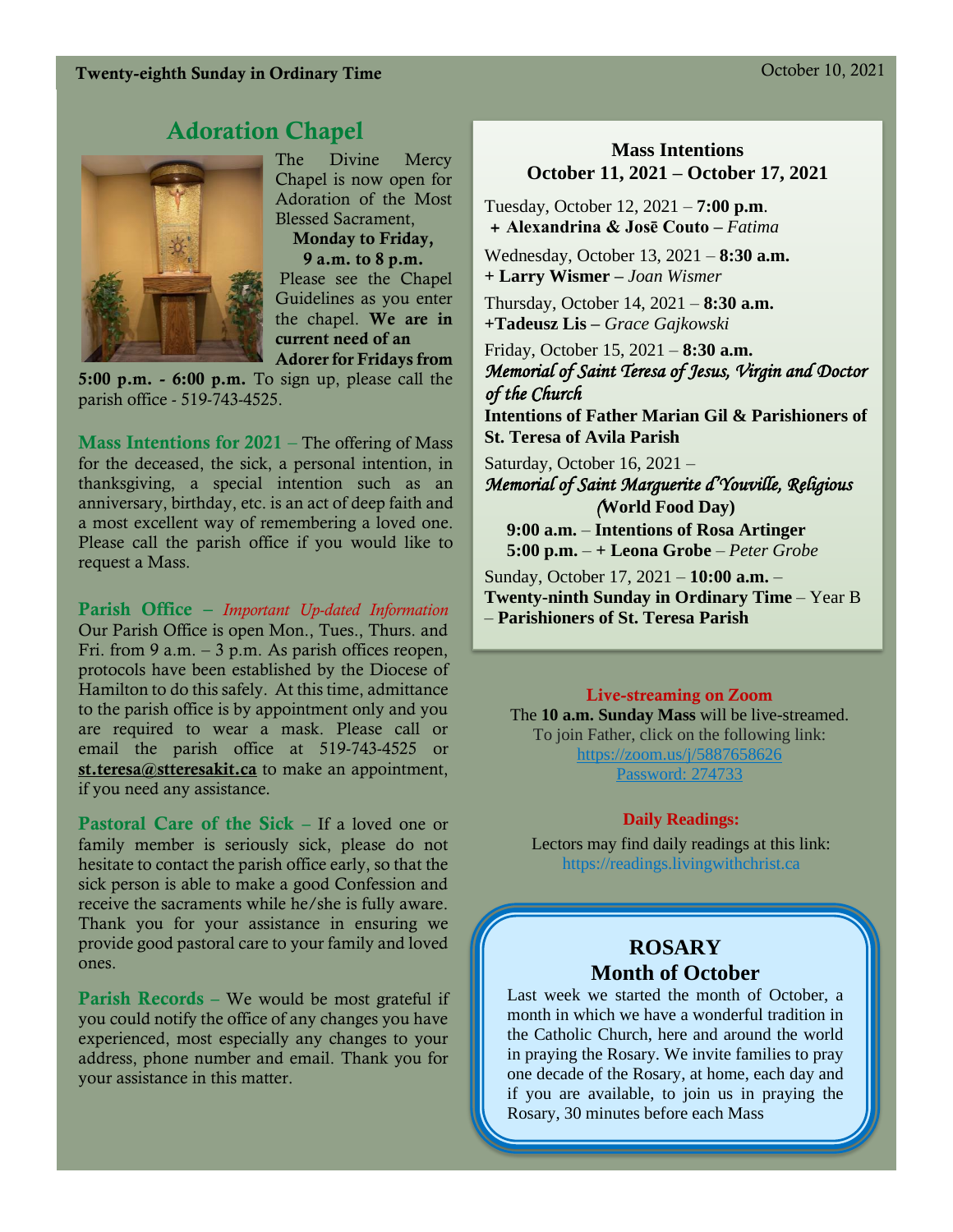### St. Teresa of Avila – Parish Feast Day

The Memorial of Saint Teresa of Avila, October 15, 2021, is fast approaching. If the weather permits, we would like to organize coffee and donuts following our celebration at the 10 a.m. Mass, on October 17, 2021. On this occasion, I would like to extend an invitation to all parents and students of St. Teresa School to join us for this solemn celebration honouring the patroness of our parish and school. A registration form is now on our website and we ask parents and parishioners to register. If we have more people than we can accommodate in our church, then we will host an outdoor Mass on our parking lot. To help us prepare for this celebration we will pray a Novena to St. Teresa of Avila.

#### To register please click the following link: [http://stteresakit.ca/?page\\_id=2309](http://stteresakit.ca/?page_id=2309)

Novena to St. Teresa of Avila – We would encourage all our parishioners to take advantage of the Novena through the intercession of our Patroness, beginning October 6, 2021 following morning Mass.

Registration for Confirmation, First Reconciliation & First Holy Communion – 2021/2022 – Registration for Confirmation, First Reconciliation and First Holy Communion took place over the last two weekends. If your child does not attend St. Teresa School or you missed the registration meetings and you wish them to receive either of these sacraments, please call the parish office.

Parish Security and Keys – Just a reminder that as of July 28, 2021, following diocesan policy, the locks to the church, parish hall and rectory have been changed. Parish groups wishing to use our facility will need to pick up a key from the parish office and return it to the office following the meeting. Please do not hesitate to contact the parish office, with questions or for more information.



#### **Catholic Women's League Online Auction**

This year, in place of our Christmas

Craft and Bake Sale, we will be holding an online silent auction. If you are interested in donating an item for the auction, please email [stteresacwl@gmail.com.](mailto:stteresacwl@gmail.com) We will also have days for drop off to the parish. More information will be available in coming weeks.

### Thank you! Thank you! Thank you!

Thank you to Ken and Eleanor Fields for donating the LED pot lights for our church narthex. They will be installed in the next couple of weeks.

Thank you to Brenda and Don Monastyrski and the team and to Eleanor and Ken Fields for beautifully decorating the sanctuary for Thanksgiving and for your donations.

I would also like to thank Magda Siemiginowski and Mary Steffler for their assistance with registration for our First Reconciliation & First Holy Communion candidates and our Confirmation candidates.

# Thanksgiving

Please note the Parish Office will be closed on Monday, October 11, 2021, to observe Thanksgiving Day. The office will reopen on Tuesday, October 12, 2021, at 9:00 a.m.

Happy Thanksgiving!

#### **Stewardship Report**

It is a wonderful blessing to once again gather as a parish community, in the church, albeit at a reduced capacity. We would ask you to continue to keep our parish in your prayers and prayerfully consider continuing your donations. Thank you to those who continue to remember the parish through financial donations - We appreciate your continued support!

We have several ways to support our parish - Pre-Authorized Giving, E-Transfer, credit card and donations can be dropped off in the collection basket after Mass or at the Parish Office.

For more information or if you require the necessary forms, please contact the Parish Office.

#### **Stewardship Report October 3, 2021**

| Building and Maintenance \$ 355.00     |  |
|----------------------------------------|--|
| Needs of the Canadian Church  \$ 80.00 |  |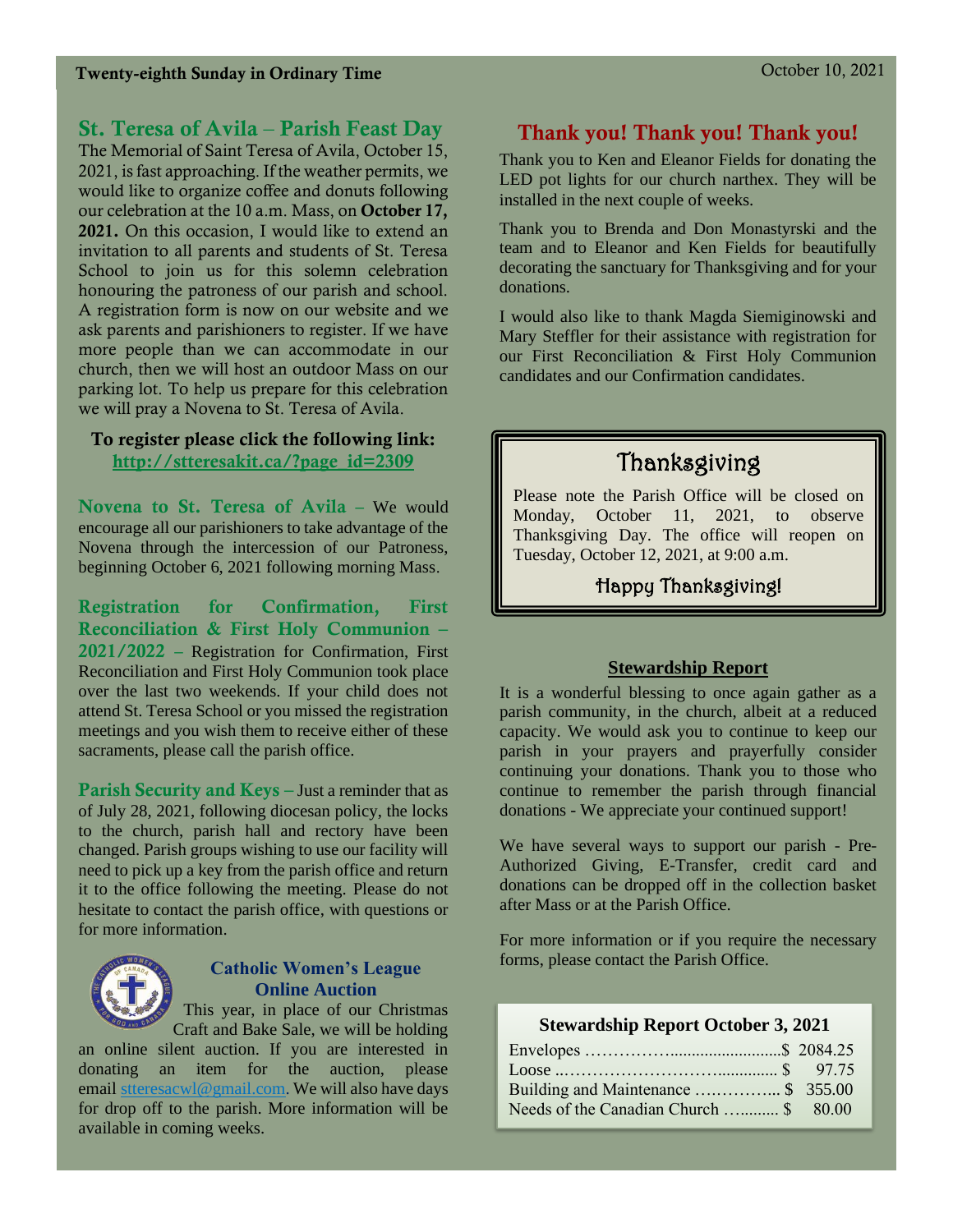# Prayer to St. Joseph



Remember, O St. Joseph, loving and powerful protector, that according to the testimony of your faithful servant, great St. Teresa, no one who is truly devoted to you Has seen his petition rejected. Filled with confidence and hope I come to you, worthy Spouse of Mary Immaculate. Do not close your ears to my prayer, you who have the glorious title of father of Jesus, but graciously hear and intercede for me.

Amen.

#### **COVID Vaccines**

The official position of the Catholic Church is that all available COVID vaccines are ethical and all Catholics who are able are encouraged to receive the vaccine. All employees serving in the Diocese of Hamilton are encouraged to be fully vaccinated or to submit to a COVID rapid test every Monday and Thursday in order to carry out their responsibilities. Volunteer liturgical ministers are required to be fully vaccinated. Bishop Douglas Crosby, OMI, encourages every member of the Catholic Church within our Diocese of Hamilton to be fully vaccinated.

**Note:** A copy of the COVID-19 Vaccination Policy of the Diocese of Hamilton can be found on our website.



**The Offices for Evangelization and Catechesis, Liturgy and Youth Ministry**

have prepared a Liturgy of the Word and parent resource for the celebration of Thanksgiving 2021. We wish to share these resources so that every home may give thanks to God for the abundance of the harvest this season, and speak meaningfully about what it means to be thankful in these days.

The brief liturgy and resources for families can be found here:

**<https://hamiltondiocese.com/thanksgiving2021/>**



**40 Days for Life** – 40 Days for Life will again be holding its annual Campaign in

the K/W area to pray and witness for the weakest members of our Nation, the unborn. We will stand across from Freeport Hospital where abortions are performed, from 7 a.m. to 7 p.m. daily commencing on September 22 and continuing to October 31. We are in need of help for the following hours:

**Saturday, Oct. 9th:** 3 p.m., 4 p.m., 5 p.m. **Sunday, Oct. 10th:** 9 a.m., 12 p.m., 6 p.m. **Monday, Oct. 11th:** 12 p.m., 1 p.m., 2 p.m., 3 p.m. **Tuesday, Oct. 12th:** 3 p.m.

To register for hours:

**[www.40daysforlife.com/kitchener](http://www.40daysforlife.com/kitchener)** or call 519-748-5548 or email **[paddym@golden.net.](mailto:paddym@golden.net)** Thank you for your prayers and support of the unborn.



**8 th Annual Kitchener Public Square Rosary Rally** – Saturday, October 16, 2021 – 2:00 p.m. to 3:00 p.m. at Victoria Park Clock Tower Field, Kitchener.

Come and pray with us during the  $104<sup>th</sup>$  Anniversary of Our Blessed Mother's apparitions in Fatima, asking her to intervene on our behalf to her Son so that He may help Canada and the rest of the world in these times of great trial.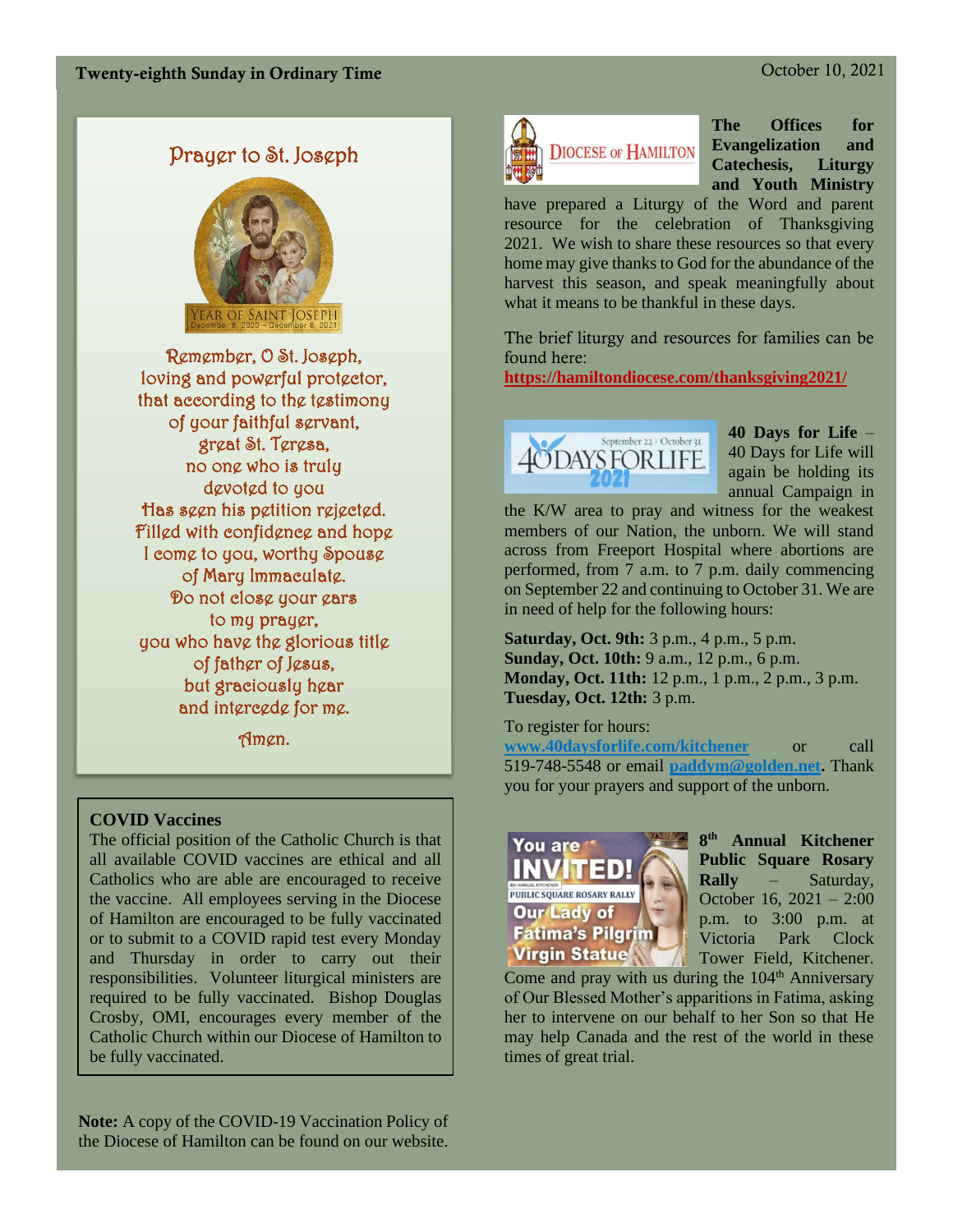# **TWO THOUSAND HAIL MARYS DEVOTION**



**Please come and join us on Oct. 16th, 2021 at St. Teresa Parish, Kitchener for a Day of Prayer.** 2000 Hail Marys is an extremely powerful and beautiful devotion. It takes a whole day in order to have recited a count of 2000 Hail Mary prayers.

There will be a basket by the altar where you can place your petitions. After the devotion these petitions will be prayed over. You can come in and out throughout the day and evening, whatever your schedule allows.

9:00 a.m. – we will begin with Mass 9:30 a.m. – Exposition of the Blessed Sacrament 8:30 a.m. – 8:55 a.m. and 4:00 p.m. – 4:45 p.m. – opportunity for Confession 12:00 p.m. – 1:00 p.m. – break for lunch 3:00 p.m. – the Divine Mercy Chaplet 4:00 p.m. – we will move to the parish hall to continue praying there, while observing social distancing.

6:00 p.m. – break for the Angelus and dinner. Then we go back to the church and finish the devotion around 8:00 p.m. - 9:00 p.m.

It was in 1933, I Juan Riu Farrán, was fifteen and a half years of age: I was studying in the Salesian Seminary of San Vicente of the Horts, near the city of Barcelona.

Around the 25th of March, 1933, one of my seminary companions, DANIEL ARA, of the Province of Huesca, in Aragon, said to me: "Riu, I have something interesting to tell you: there is a pious belief, that whoever prays two thousand Hail Marys on the 25th of March, the Feast of the Incarnation of the Son of God, obtains from the Blessed Virgin Mary, at least three graces.

That information was imbedded deeply in my mind, and when the day of the 25th of March arrived, I prayed, with much devotion the TWO THOUSAND HAIL MARYS, requesting of the Blessed Virgin Mary, three graces: to be Salesian, to be a priest, and to be a missionary…and I confidently awaited the



fulfillment of the promise of the Blessed Virgin Mary.

On the 16th of July, 1935, after serving in Holy Mass, my companion DANIEL ARA and I, went on an excursion or stroll by the forests and hills, not far from the city of Gerona, where we were doing the Novitiate, in preparation for the religious Salesian